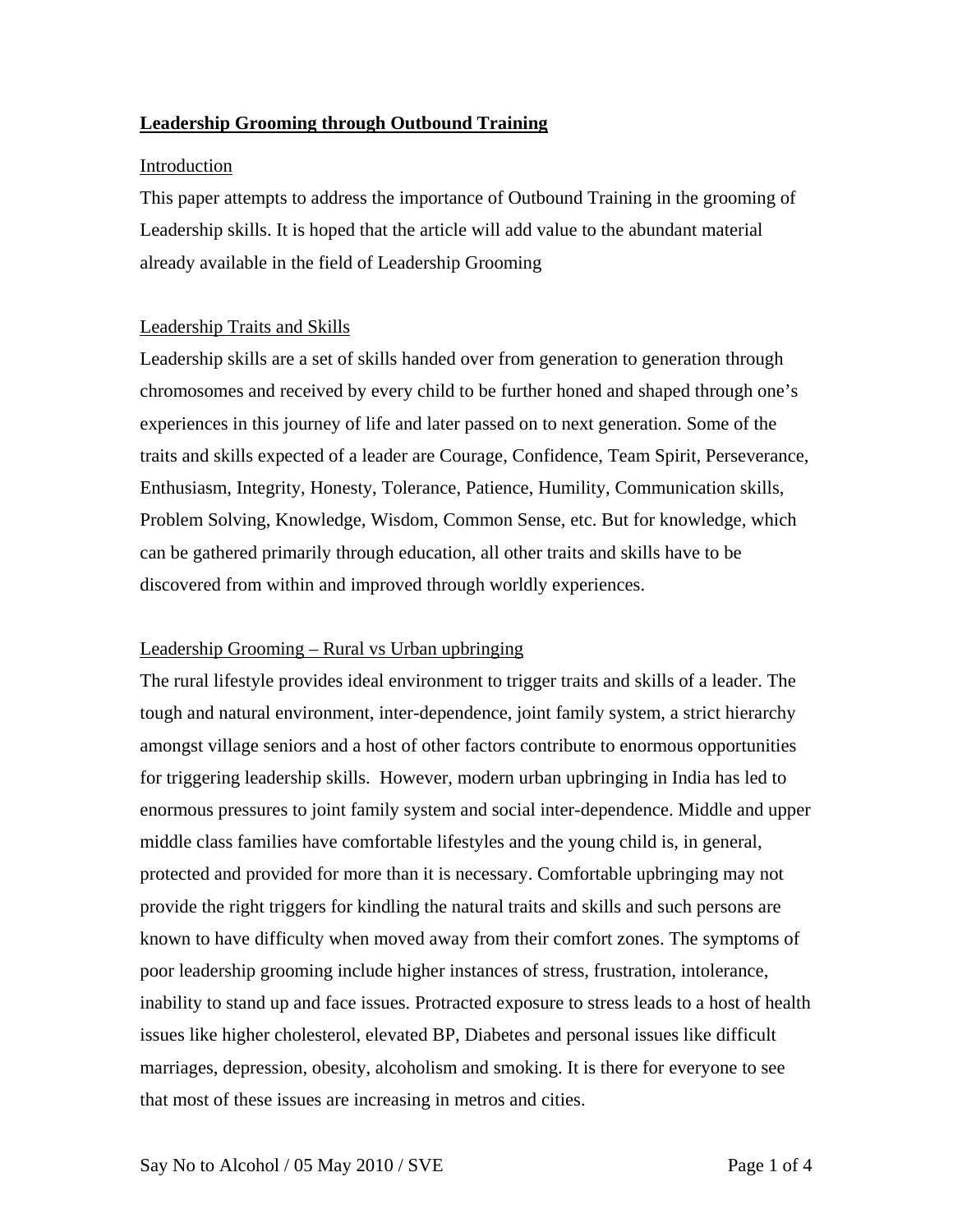### How to Trigger Leadership Skills?

Leadership traits and skills are triggered through experiences during the course of one's life time. Let us take the example of discovering our courage, an important trait of a Leader. Courage is defined as the ability to do extraordinary things. When a child begins to learn cycling for the first time, the primary emotion fear will be experienced. The child develops courage over a period of time thanks to the exciting and emotional experience of learning to cycle as well as the encouragement from the trainer. The child can continue to improve upon this experience and hence re-program her DNA for the better.

Likewise, most of the traits and skills can be discovered through exciting and emotional experiences. In general, we can say that through exciting and tough experiences, human beings can improve their strength and character. The strength and character mentioned here directly refer to one's Leadership skills.

#### Leadership requirements – Corporate Perspective

Modern corporate environment is very dynamic, aggressive, result oriented, demands long working hours and many a time provides for "do or die" situations. Stress is an immediate consequence of high pressure work environment and threatens the physical and mental health of every employee. Senior employees face higher stress and this is well documented in the past. Recent deaths of some young and high profile CEOs can be directly linked to spiraling consequences of stress at work place. It is my belief that stress at work place can be countered with adequate training and counseling. The primary traits of a leader – Courage, Confidence and Team Spirit are, thus, called for in good measure to handle difficult situations.

## Experiences from the Armed forces

The armed forces world over recruit ordinary human beings and subject them to a variety of training from basic to extreme, based on the objective. For any soldier, the principle objectives are fearlessness in any given environment, total absence of fear of death and enormous team spirit. Such extreme objectives cannot be triggered in normal settings and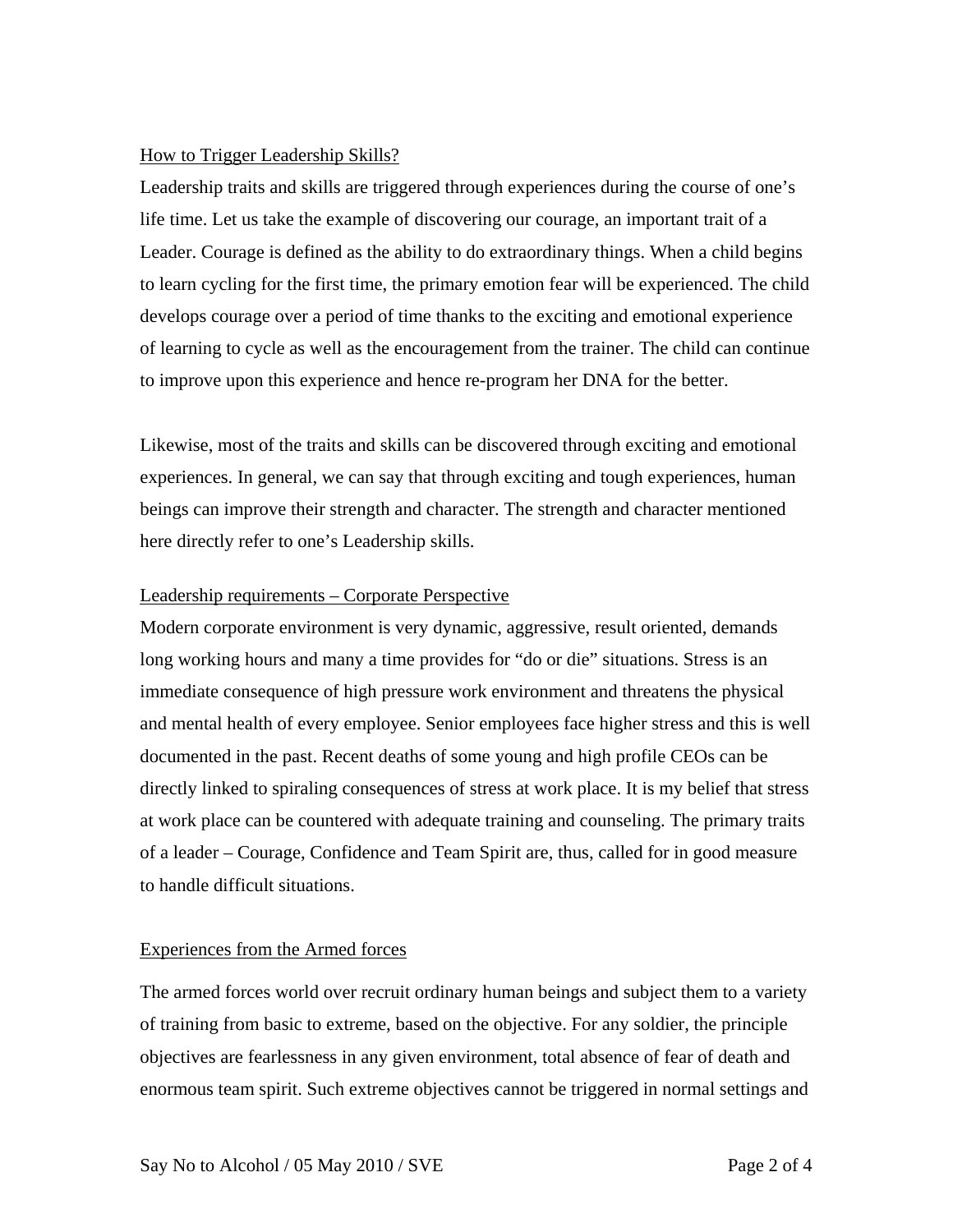hence the armed forces use extreme environments – some artificial and some natural, to bring out the qualities hidden inside a human being. In order to bring about these qualities, the armed forces conduct training programs, the duration of which varies from weeks to years while the training environment varies from class rooms to jungles.

The results are there for everyone to see  $-$  a soldier is trusted for his leadership qualities and people depend on him for immediate assistance, sharing, uprightness, honesty, patriotism and confidence. In general, we can say that, for leadership training, higher intensity and longer duration in a tough environment will result in better grooming of leadership qualities.

#### Outbound Training for Leadership Grooming

We understand that tough experiences trigger natural strength and character in human beings. For release of positive strength and character, the tough experience must also be exciting. Such an experience can be provided through Outbound Training. Outward Bound Training or Outbound Training or in short "OBT" is about taking people to remote and unfamiliar environment far away from their comfort zones and subjecting them to tough and exciting experiences. The activities are aimed at confidence building, interdependence, sharing and discovering one's natural strengths.

Some negative traits such as ego and arrogance increase with power, status and wealth. These traits inhibit team spirit and tolerance for fellow human beings. Insecurity and fear can kill ego and arrogance and forces one to seek help or even rely on others to see through the difficult situation. An OBT program, although very exciting, is designed to cause insecurity and fear which will directly trigger courage, confidence and trust (which leads to team spirit) amongst its participants.

Based on the objectives laid out and environment available, an OBT program can have activities that vary from floor level to adventure level. Floor level programs are good enough for triggering analytical and problem solving skills as a group, negotiation and persuasion skills, interpersonal skills and the like, while adventure level programs trigger